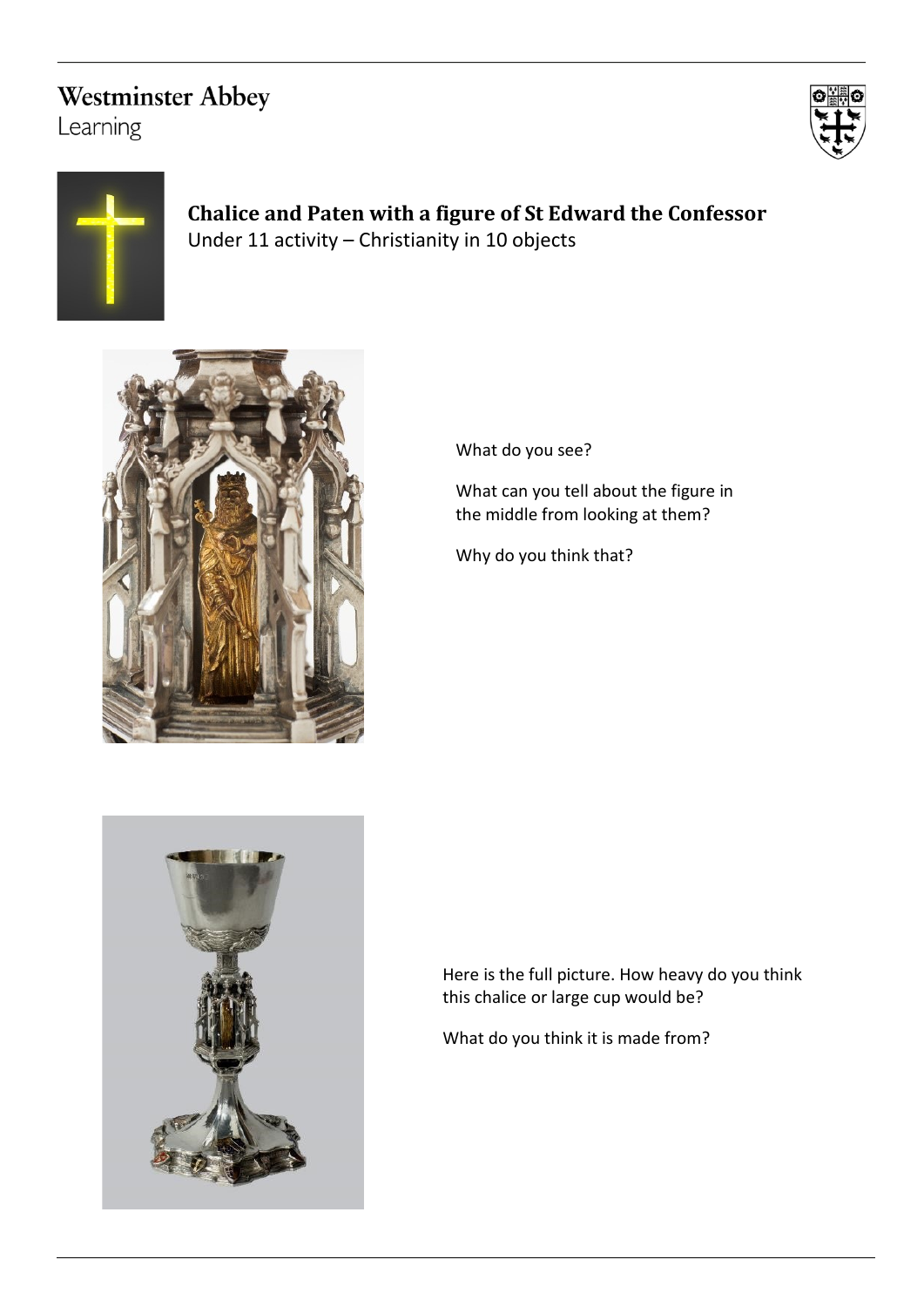This beautiful communion cup contains a gold figure of St Edward the Confessor.

St Edward the Confessor was an Anglo-Saxon King of England who lived nearly a thousand years ago. He was responsible for building the first great stone church at Westminster Abbey (completed in 1065).

About one hundred years after his death, Edward the Confessor was made a saint.

In the Christian faith, a saint is someone who has led a holy life and is said to be close to God. Christians believe they can look to saints as examples for how to lead their own lives – they are like role models. Looking at the good deeds of saints might help Christians to be inspired to live a better life.

King Edward the Confessor was said to be a very kind and holy man who helped the poor and the sick.

After his death, many stories were written about the holy life that Edward led. In 1120s, William of Malmesbury wrote of miracles Edward had performed during his lifetime, including the case of a blind man who regained his sight after his eyes were touched with water in which the king's hands had been washed. In 1136, a monk called Osbert who lived at Westminster Abbey published a book about the life of Edward, claiming that the king had been a holy man who could heal people with his touch.

We might not be able to perform miracles, but we can be kind to one another.

## **Talk with others**

In what ways can people show kindness to one another? How can you make somebody feel special? How can you show somebody that you love and appreciate them?

## **Activity: Create a kindness envelope**

Send a kindness envelope to make someone feel special.

Materials: A plain or coloured envelope, pieces of paper or card, coloured pens or pencils.

Our words can fill other people with joy, make someone smile, or brighten someone's day. Write down some kind words on pieces of paper and put them in the envelope.

What kind of words could you give?

- Encouraging words
- Loving words
- Positive words
- Inspirational words
- Thankful words



Put the words inside an envelope and give it to someone to brighten their day. You can decorate the envelope if you want.